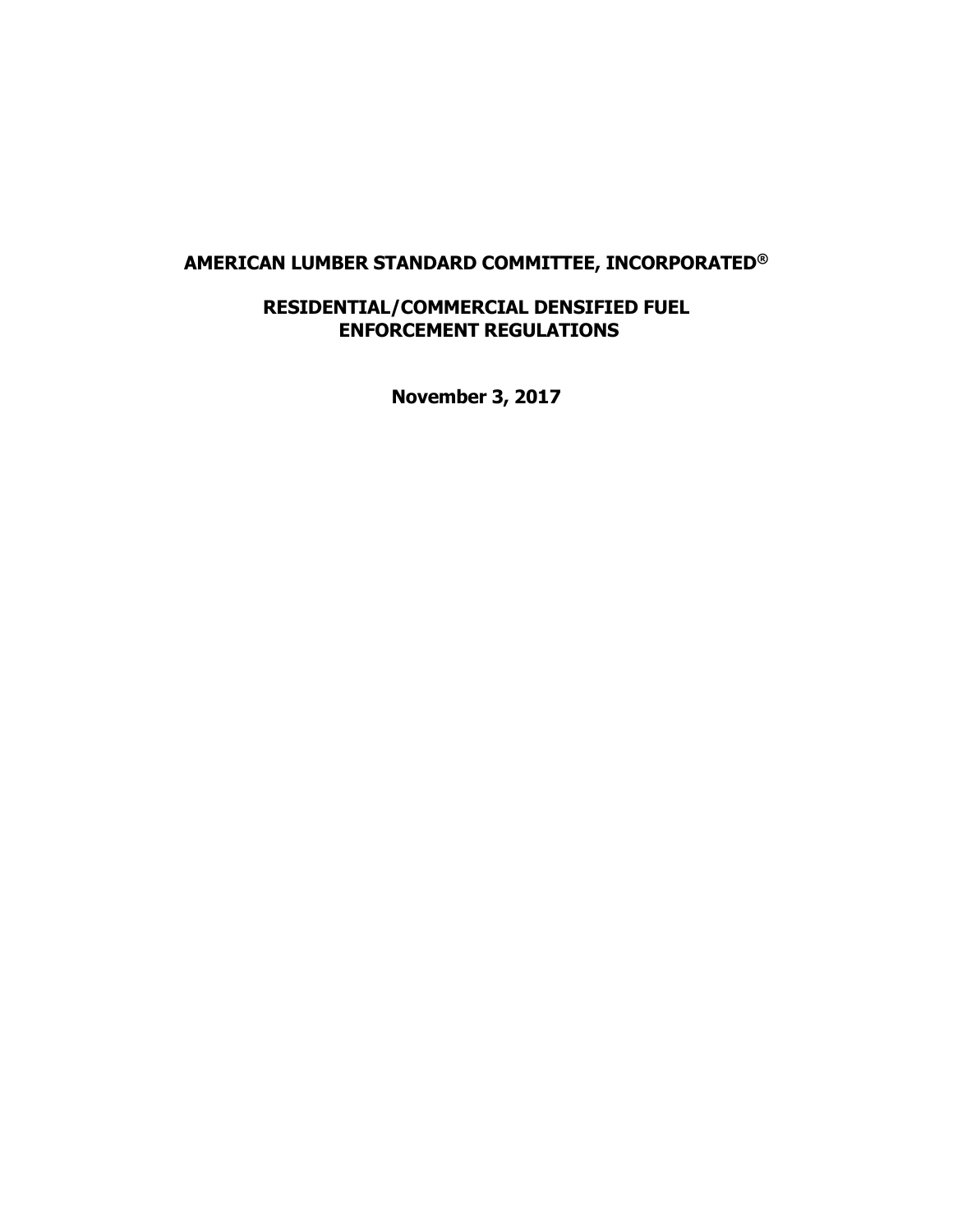## **TABLE OF CONTENTS**

| 3. RESIDENTIAL/COMMERICAL DENSIFIED FUEL MANUFACTURERS QUALIFICATION 4 |  |
|------------------------------------------------------------------------|--|
|                                                                        |  |
|                                                                        |  |
|                                                                        |  |
|                                                                        |  |
|                                                                        |  |
|                                                                        |  |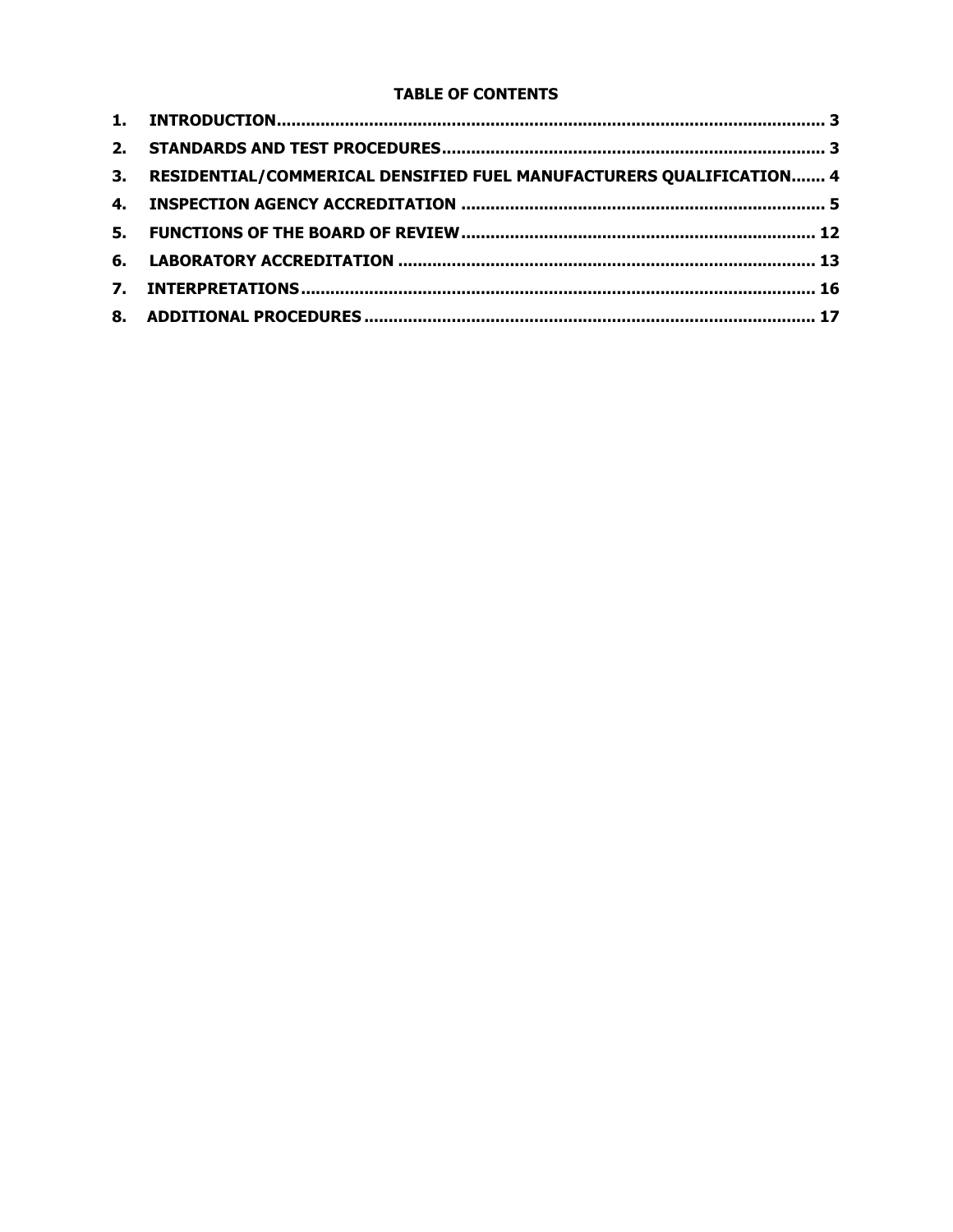## **1. INTRODUCTION**

## **1.1 General**

1.1.1 This program is intended to establish a common basis for uniform, industry-wide inspection and quality marking procedures for residential or commercial densified fuels produced in accordance with the provisions hereof.

# **1.2 Covered Products**

**1.2.1** These regulations are applicable for the determination of fuel quality grade for densified fuel products as defined in the Pellet Fuels Institute (PFI) Standard Specifications for Residential/Commercial Densified Fuel.

#### **2. STANDARDS AND TEST PROCE-DURES**

**2.1** The commodities and test methods to be used in this program shall be those referenced in the PFI Standard Specification for Residential/Commercial Densified Fuel standard, PFI Residential/Commercial Densified Fuel QA/QC Handbook or other applicable standards.

**2.2** Regular verification of the quality of densified fuel produced by a manufacturer shall be carried out by an inspection agency accredited by the Board of Review of the American Lumber Standard Committee (ALSC).

**2.3** The detailed procedures by which the agency shall monitor the above standards shall be those approved by the Board of Review.

**2.4** Board of Review activities involves verification of the inspection agencies' abilities and performance.

## **2.5 Definitions**

Accreditation Criteria - A set of requirements used by the Board of Review which an agency or a laboratory must meet to be accredited.

Additives – Any substance other than cellulosic material that has been intentionally introduced into the fuel feed stock prior to pellet extrusion (except steam/water). Grease or other lubricants that are introduced into the fuel processing stream as part of normal mill operations are not

considered as additives.

Bag Weight  $-$  The weight of the fuel plus the bag, determined by weighing a standard bag of fuel.

Board of Review - The Board of Review of the American Lumber Standard Committee as established by Section 10 of PS-20.

Bulk Density – the fuel mass per cubic foot of the fuel sample; determined by ASTM E873 Standard Test Method for Bulk Density of Densified Particulate Biomass Fuels as modified by PFI Standard Specifications for Residential/Commercial Densified Fuel.

Chemically Treated Materials –Any feed stock material (cellulosic or otherwise) that has at any time been processed, formed, treated or contaminated with any bonding agent, resin, preservative, surface coating or other finish, or any other chemical compound. Grease or other lubricants that are introduced into the fuel processing stream as part of the normal maintenance operations are not considered as chemically treated materials. Incidental chemical contamination from the marking of logs and lumber is not considered as chemically treated.

Densified Fuel – Biomass intended for use as fuel that has undergone a process to increase bulk density and energy density.

Diameter  $-$  The average diameter of the fuel pellets in the fuel sample.

Fines  $-$  The percentage of fuel material in the fuel sample passing through a 1/8 inch screen when the fuel is sampled and tested in accordance with the requirements in 8.1.4 and Annex C.1 of the PFI Standard Specification for Residential/Commercial Densified Fuel.

Heating Value – The higher heating value of the fuel sample as determined by ISO 18125 Solid Biofuels – Determination of Calorific Value.

Heavy Metals – High atomic weight elements that are considered undesirable in combusted materials. For the purpose of this program the heavy metals referenced in ISO 17225-2 (Solid Biofuels – Specifications and Classes – Graded Wood Pellets) to include Arsenic (As), Cadmium (Cd),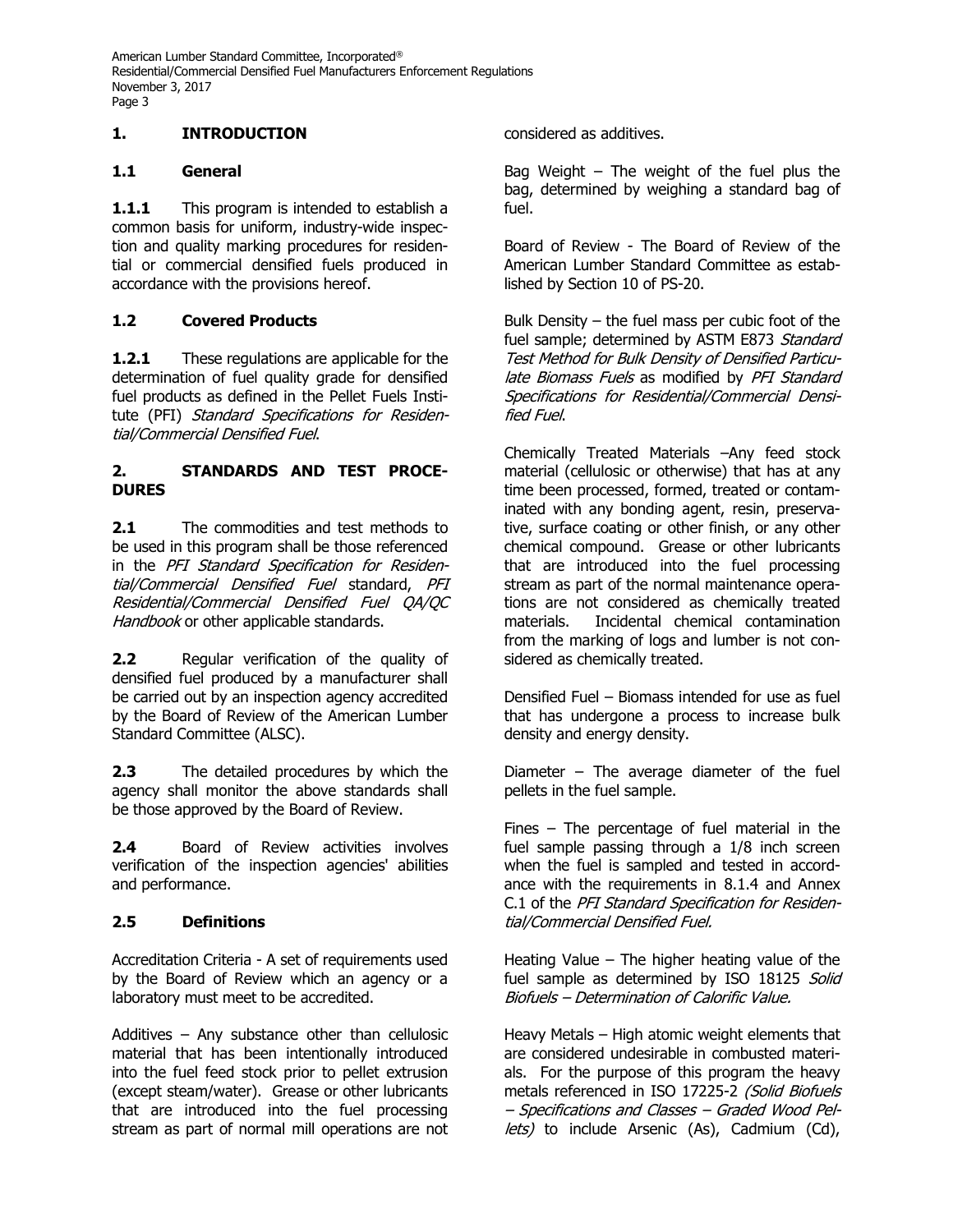Chromium (Cr), Copper (Cu), Lead (Pb), Mercury (Hg), Nickel (Ni), and Zinc (Zn) are considered heavy metals of interest.

Inorganic Ash – The percentage of inorganic material in the fuel sample as determined by ASTM D1102 Standard Test Method for Ash in Wood.

Laboratory - Any laboratory, not owned or operated by a densified fuel manufacturer, that is affiliated with or contracted by one or more inspection agencies to perform analyses on densified fuel.

Laboratory Assessment - The on-site examination of a laboratory to evaluate its compliance with specified criteria.

Laboratory Accreditation - A formal recognition that a laboratory is competent to carry out specific tests.

Length – The weight percent of pellets exceeding 1.5 inches in length in the fuel sample.

Logo - A symbol or trade mark which identifies an inspection agency or standards writing organization.

Moisture – The moisture content of the asreceived fuel sample as determined by ASTM E871 Standard Test Method for Moisture Analysis of Particulate Wood Fuels.

NIST – The National Institute of Standards and Technology (NIST) is a federal technology agency that develops and promotes measurement, standards and technology.

Pellet Durability Index (PDI) – A standardized parameter for specifying the ability of the fuel pellets to resist degradation caused by shipping and handling.

Quality Control Agency - An organization accredited by the Board of Review to sample and test quality marked densified fuels manufactured in accordance with quality control and inspection procedures. The quality control agency shall have no financial interest in any company producing any portion of the densified fuels inspected and tested. The quality control agency shall not be owned, operated or controlled by any such

company.

Quality Mark - The mark of the Pellet Fuels Institute in conjunction with an agency accredited by the Board of Review indicating product conformance to the PFI Standard Specification for Residential/Commercial Densified Fuel standard and other referenced documents. The mark indicates that all of the actions and quality requirements under the agency's quality control and inspection procedures have been met by both the manufacturer and the quality control agency which licenses the use of the mark by densified fuel manufacturers.

Traceability of the Accuracy of Measuring Instruments - A documented chain of comparison connecting the accuracy of a measuring instrument to other measuring instruments of higher accuracy and ultimately to a primary standard.

## **3. DENSIFIED FUEL MANUFACTURER QUALIFICATIONS**

**3.1 Manufacturer Equipment**--Must comply with Section 6.8--Equipment and Operating Processes requirements outlined within PFI Residential/Commercial Densified Fuel QA/QC Handbook.

## **3.2 Manufacturer Records**

**3.2.1** Each manufacturer shall maintain records as outlined within PFI Residential/Commercial Densified Fuel QA/QC Handbook.

## **3.5 Internal Quality Control**

**3.5.1** Maintaining quality is the responsibility of the manufacturer management. Internal quality control procedures shall be performed to a degree that assures compliance of the densified fuel product to the PFI Standard Specification for Residential/Commercial Densified Fuel standard and other applicable documents. Production found non-conforming to the fuel grade requirements shall have its quality mark obliterated or relabeled with a quality mark of the next lower fuel grade provided the production meets all the requirements of the lower fuel grade.

**3.5.2** Management shall appoint an adequately trained employee as manufacturer quality manager. He shall be vested with the authority to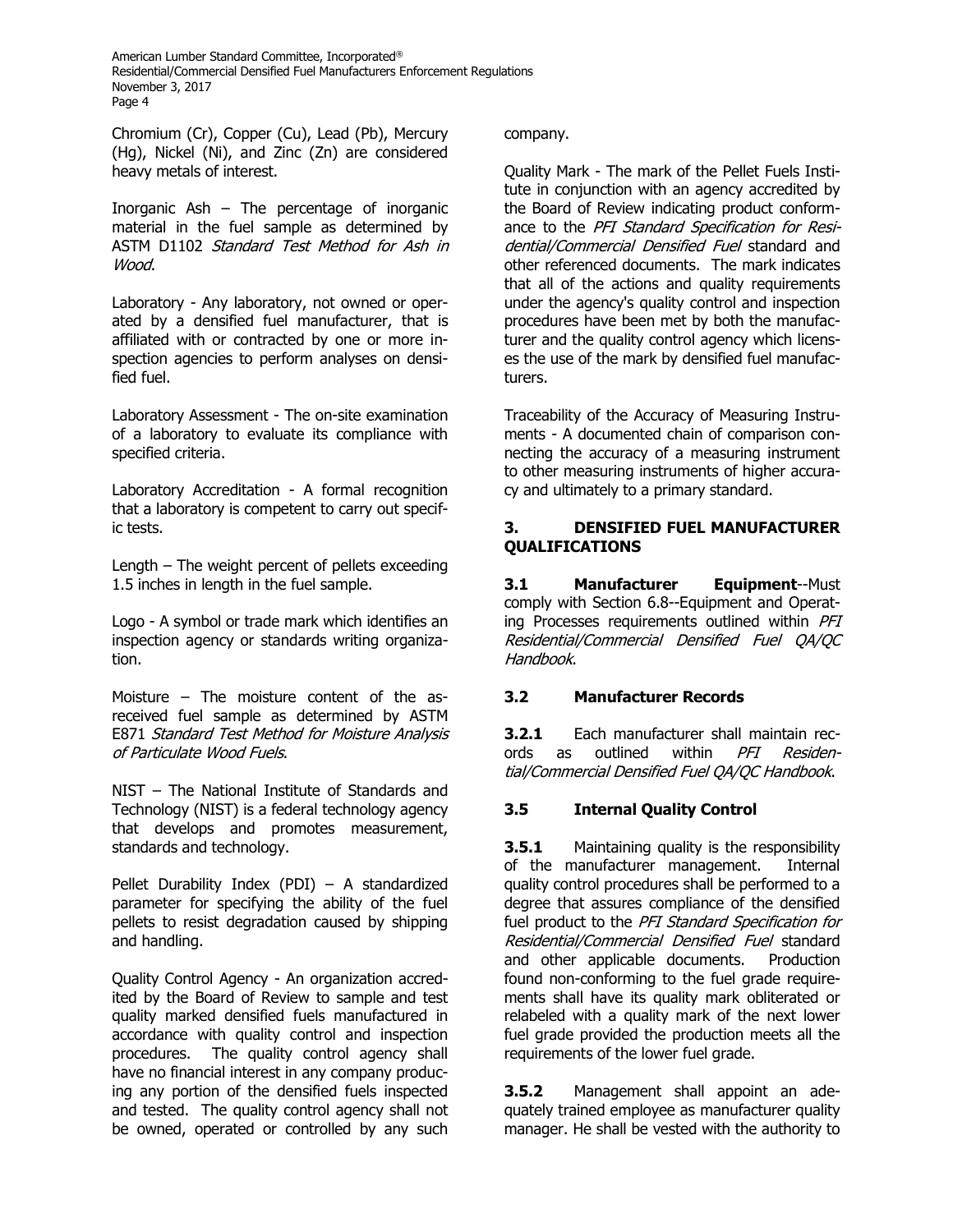correct any condition causing a non-conformance, to remove the quality mark from any material that does not conform to the PFI Standard Specification for Residential/Commercial Densified Fuel standard and other applicable documents, and to stop shipments of quality marked non-conforming material.

**3.5.3** Any densified fuel manufacturer qualifying for, and maintaining, the reduced audit sample testing frequencies specified in Section 6.10 of the PFI Residential/Commercial Densified Fuel QA/QC Handbook and Section 4.3.3 must establish an in-house testing lab that is capable of testing for bulk density, fines, length, diameter, durability, and moisture. All tests must be verified to provide accurate results by cross checking with an ALSC accredited lab as outlined in Section 6.9 of the PFI Residential/Commercial Densified Fuel QA/QC Handbook. In addition, the in-house test data must also demonstrate that the facility is within compliance of the grade requirements *specified in the PFI Standard Specifi*cation for Residential/Commercial Densified Fuel standard. Samples must be collected at least twice per day or once per shift whichever generates the larger number of samples. Samples shall consist of bags of product as it would typically be shipped or directly from a bulk load out, if bulk delivery is performed. Records shall be kept of all sample testing and available for review per Section 6.10 of the PFI Residential/Commercial Densified Fuel QA/QC Handbook.

## **4. INSPECTION AGENCY ACCREDI-TATION**

# **4.1 Approval**

**4.1.1** The initial and continuing accreditation of an agency to provide inspection services under these regulations is contingent upon providing reliable and adequate inspection services in accordance with the current and applicable PFI Standard Specification for Residential/Commercial Densified Fuel standard and other applicable documents. The Board of Review will use these regulations to judge the competency, reliability and adequacy of densified fuel quality control agencies.

# **4.2 Participation in this program**

**4.2.1** Any agency is eligible to participate in

this program established herein if that agency:

(a) Formulates, publishes and maintains quality control and inspection procedures for the specific densified fuel, which it inspects, and which are covered by the PFI Standard Specification for Residential/Commercial Densified Fuel standard and other applicable documents.

(b) Demonstrates initial and continuing competency and reliability in the field of the densified fuel inspection.

(c) Agrees to pay charges and fees assessed by the ALSC.

**4.2.2** Any agency desiring to participate in this program shall apply in writing to the Manager of the Board of Review in such form as may be prescribed by the Manager. If the application is in proper order, the Manager shall promptly forward the application to the Board of Review for its consideration and the Manager shall undertake any further investigations of the applicant as may be requested by the Board of Review. The applying agency shall be responsible for the fees established to cover expenses incurred in conducting the qualification, including the cost of accreditation of quality control laboratories. Such fees to be paid in advance.

# **4.3 Accreditation Requirements**

Before accrediting the inspection services of any agency, the Board of Review shall require evidence that the agency conforms to the following requirements:

**4.3.1** It shall not be controlled by any person or firm whose own products are subject to its inspection and certification nor shall its inspectors be employed by any densified fuel manufacturer or producer of densified fuel products or by any buyer of densified fuel, or engaged in any other undertaking which might conflict with their independent position as inspectors.

**4.3.2** It shall maintain the practice of having all inspections done only by properly supervised and qualified inspectors all of whom shall be under the direct control of the agency. Each inspector shall be thoroughly competent in the inspection of densified fuel he/she inspects. Inspectors shall be directed by a chief inspector,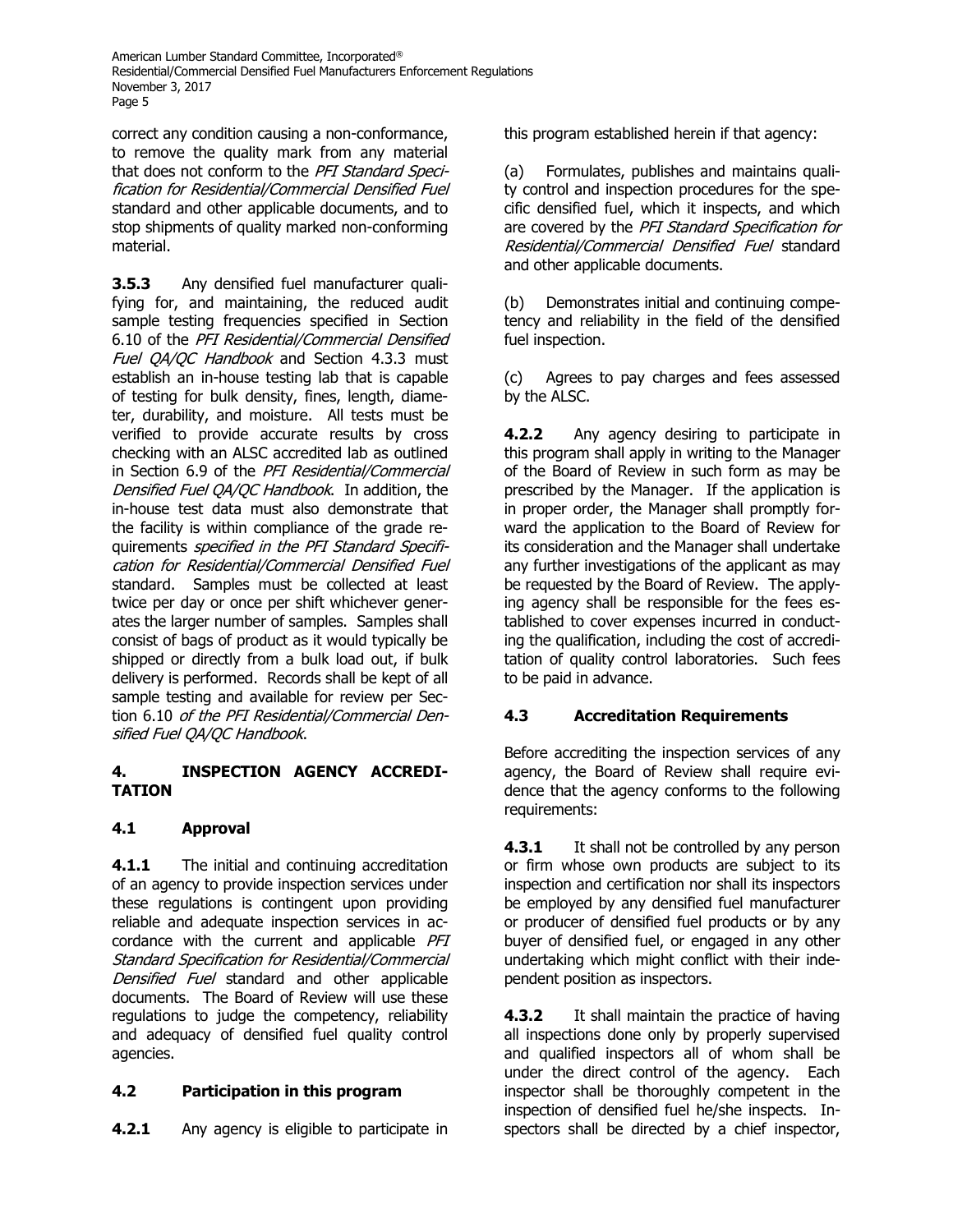supervisor or manager who is thoroughly experienced in the inspection of densified fuel products and who shall be held responsible for the proper functioning of the members of the inspection staff.

**4.3.3** It shall maintain a bona fide densified fuel manufacturer audit service for the purpose of assuring the uniform application of the PFI Standard Specification for Residential/Commercial Densified Fuel standard, other applicable documents and agency quality control and inspection procedures.

**4.3.3.1** The agency shall perform sampling and testing of a manufacturer's qualified production at a minimum rate of 1 sample per every 1,000 tons of densified fuel produced. If less than 1,000 tons of densified fuel have been produced since the last inspection then a minimum of 1 sample shall be collected and tested, if available. If three consecutive months of unannounced audits demonstrate the production facility to be within full compliance of the PFI Standards Program, including all program documents, and incorporate the use of an in-house laboratory as outlined in Section 6.11 of the PFI Residential/Commercial Densified Fuel QA/QC Handbook, then the sampling frequency will drop to consist of one sample per audit as a minimum and one additional sample for every 5,000 tons of production. If after reducing the sample frequency non-conformances are identified through the monthly audit and/or through audit samples then the audit and testing frequency will return to one sample per 1,000 tons of production until the producer again demonstrates compliance over three consecutive monthly unannounced audits without deficiencies.

**4.3.3.2** The agency's samples shall be representative of a manufacturer's production for the period elapsed between inspections.

**4.3.3.3** The agency's samples are to be tested in accordance with Section 6.10 of the PFI Residential/Commercial Densified Fuel QA/QC Handbook, which also includes specific procedures for evaluating heavy metals.

**4.3.3.4** Written reports of each inspection shall be made to the manufacturer and copies shall be kept available by the agency for examination by the Board of Review or its representative upon request. The agency shall also have available conforming reports from an ALSC accredited laboratory for the densified fuel sampled during the agency inspection. These records shall be kept for a minimum of two years.

**4.3.3.5** It is the obligation of the agency to audit the densified fuel manufacturer on a regular basis, and the obligation of the manufacturer to produce a properly labeled densified fuel product. Samples of previously manufactured densified fuel product shall be inspected as part of the agency supervision. At the minimum rate as prescribed in 4.3.3, the agency shall sample a sufficient amount of production representative of the densified fuel grade levels produced by the manufacturer to adequately evaluate the proficiency of the densified fuel manufacturer.

**4.3.3.6** When a sample of densified fuel indicates the product is not properly labeled the production representing that non-conforming sample shall be held for correction. The agency shall verify that the production has been corrected by either removal of the quality mark or by relabeling with a quality mark of the next lower fuel grade provided the production meets all the requirements of the lower fuel grade. The agency shall take whatever steps necessary to prevent recurrence.

**4.3.3.7** Each month the agency headquarters personnel shall review the performance of each manufacturer and take whatever action is warranted. In addition, the review shall include the assessment of the agency sample results for each inspection. If the inspection results fail to meet the specified criteria, the agency shall increase inspections until such time as the inspection results are in compliance with the requirements at which time the frequency of inspections may return to normal.

**4.3.4** It shall conduct all audit and inspection activities in a manner which complies with all requirements of these Enforcement Regulations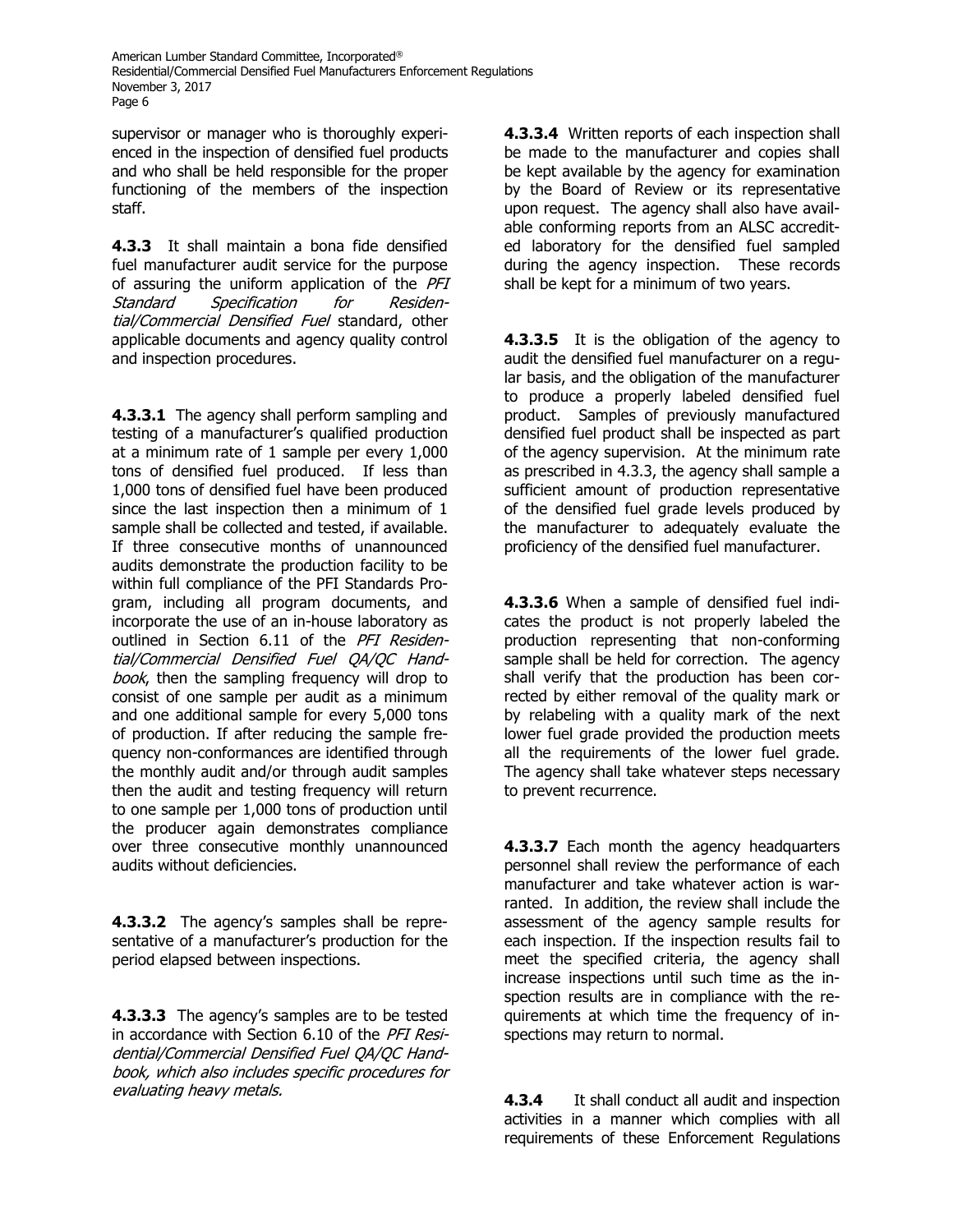and its quality control and inspection procedures as approved by the Board of Review.

**4.3.5** It shall adhere to the policy of uniformly requiring its inspectors to determine conformance to all applicable specifications before issuing a certificate thereon or marking the densified fuel product with the quality mark.

**4.3.6** It shall uphold the standards of the industry through proper inspection procedures and shall maintain sufficient checks of its inspection staff to assure not only the continuing honesty and competency of its members, but consistency on their part in the proper application of densified fuel products specifications.

**4.3.7** Regardless of production each manufacturer of densified fuel shall be inspected a minimum of twelve times per year at approximately monthly intervals, except in those cases where a manufacturer is inactive in excess of 2 months in any 12 month period in which case an inspection is required for each month the plant actually produces densified fuel.

**4.3.8** All accredited agencies shall provide at all times an adequate, competent and reliable inspection service according to the requirements of these Enforcement Regulations.

**4.3.9** All quality control and inspection procedures submitted for approval shall conform to the minimum requirements of the PFI Standard Specification for Residential/Commercial Densified Fuel standard, other applicable documents and to the requirements of these Enforcement Regulations. If deficiencies are found in the review of an agency's quality control and inspection procedures, the deficiencies shall be brought to the attention of the agency. The agency shall have the option of amending the procedures to conform or requesting a hearing before the Board of Review.

**4.3.10** An agency shall agree to have its quality control and inspection procedures carry a specific reference to the approval by the Board of Review and that these procedures conform to the PFI Standard Specification for Residential/Commercial Densified Fuel standard and other applicable documents.

**4.3.11** Agencies shall agree to permit republi-

cation of their quality control and inspection procedures in whole or in part without charge with all quoted parts clearly so indicated. The republication shall carry a reference to the source of the procedures and their effective date, and when they are revised to conform with any subsequent changes in the quality control and inspection procedures they shall show the effective date.

**4.3.12** When quality control and inspection procedures have been approved by the Board of Review, subsequent revisions shall be proposed by the promulgating agency to the Board of Review for approval.

**4.3.13** Security and Contracts. The Board of Review shall require as a condition to its accreditation of any agency the payment when due of all charges and fees assessed by the ALSC to cover the cost of carrying out its functions and the reimbursement to the ALSC for all costs and expenses incurred by the ALSC or its Board of Review in any investigation of the activities or practices of the agency, whether or not the investigation is initiated by the ALSC or its Board of Review or upon complaint. The Board of Review shall require that each accredited agency execute a contract with the ALSC in such form and containing such provisions as the ALSC may from time to time decide, and that each such agency observe and act in a manner consistent with the provisions of the contract.

**4.3.14** The Board of Review shall require each accredited agency to prepare and submit to it for approval, a form of contract which each agency shall require the subscribing densified fuel manufacturer to execute. Accredited agencies shall maintain copies of contracts executed with each densified fuel manufacturer receiving their services for a period of not less than two years after termination of such contracts.

**4.3.15** Agency Policy Changes. If at any time there should be any change in any policies of an agency relative to matters that are required under these Enforcement Regulations, the agency shall immediately notify the Board of Review in writing.

**4.4 Agency Accreditation for Manufacturer Supervisory Service and/or Inspection Service**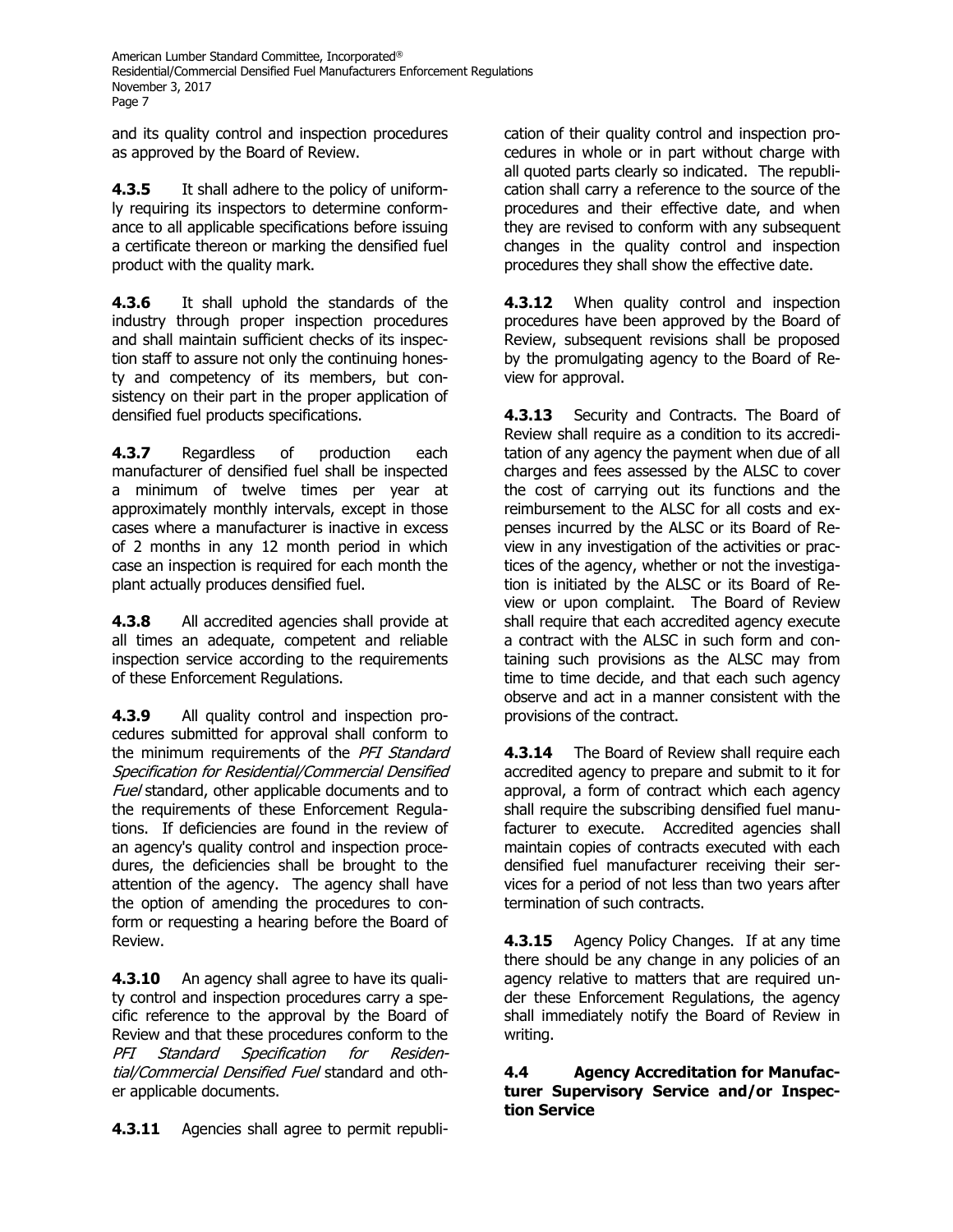**4.4.1** The Board of Review shall require an applicant to submit complete information as to its form or organization, the length of time it has functioned, the experience of its management as well as the individual inspection personnel and the supervision of its inspection staff. The applicant shall also submit, as applicable to the service(s) offered, complete information about the manufacturers under its supervision, the production volume of the manufacturers, programs for which supervision will be offered, programs for which lot inspection services will be offered, procedures for handling requests for inspection, adequate provisions for supervision of manufacturers quality control, supervision of manufacturers performance, authority to apply the agency's quality mark and evidence that all applicable requirements of the PFI Standard Specification for Residential/Commercial Densified Fuel standard and other applicable documents are being met by the agency and its manufacturers.

**4.4.2** Before accrediting the inspection service(s) of any agency, the Board of Review shall require evidence that it conforms to all the requirements of Section 4.2 and Section 4.3 of these Enforcement Regulations in the conduct of its manufacturer supervision and/or inspection services and that the agency conforms to its own approved quality control and inspection procedures, these Enforcement Regulations and all applicable requirements of the PFI Standard Specification for Residential/Commercial Densified Fuel standard and other applicable documents.

## **4.5 Application of the Quality Mark and Certificates of Inspection**

**4.5.1** The application of the quality mark shall be accomplished by one of two methods: by manufacturer employees under the supervision of an accredited agency or by employees of the accredited agency, as specified herein. Application of the quality mark of agencies approved to conduct supervisory services will be conducted under the requirements of these Enforcement Regulations, the agency's quality control and inspection procedures and approved procedures for the withdrawal of services for unsatisfactory performance. When an employee of any agency is regularly stationed at a point of production, that person will be checked at the same intervals in the same manner as a manufacturer employee would be checked by a supervisory agency.

**4.5.2** Inspections and certificate of inspection shall be permitted at any point where there is good and sufficient reason for them and shall be performed only by qualified agency employees or qualified agents of an accredited agency.

**4.5.3** Densified fuel accepted by qualified agency employees or qualified agents of an accredited agency on a certificate inspection shall be identified by the qualified agency employees' or qualified agents' mark or other identifying mark and the identifying mark shall be shown on the certificate.

# **4.6 Marking**

4.6.1 An accredited agency is permitted to license the use and application of its quality mark to complying densified fuel products by any manufacturer which subscribes through the agency to this program.

**4.6.2** Continued use of the quality mark is subject to continued conformance to the PFI Standard Specification for Residential/Commercial Densified Fuel standard and other applicable documents by sampling and testing in accordance with these Enforcement Regulations.

**4.6.3** Application of the quality mark to products covered by the PFI Standard Specification for Residential/Commercial Densified Fuel standard by a manufacturer licensed by an accredited agency constitutes verification that the product has been produced under the agency quality control program.

**4.6.4** A quality mark shall not be applied to any densified fuel product where the product is misrepresented by a deceptive grade mark, label, brand or certificate.

**4.6.5** Except as provided below when the quality mark of an accredited agency is used each densified fuel bag shall be marked and densified fuel products bearing a quality mark shall not be mixed with non-marked products.

**4.6.5.1** In the case of bulk shipments the quality mark shall be provided with commercial documents.

**4.6.6** The following minimum information is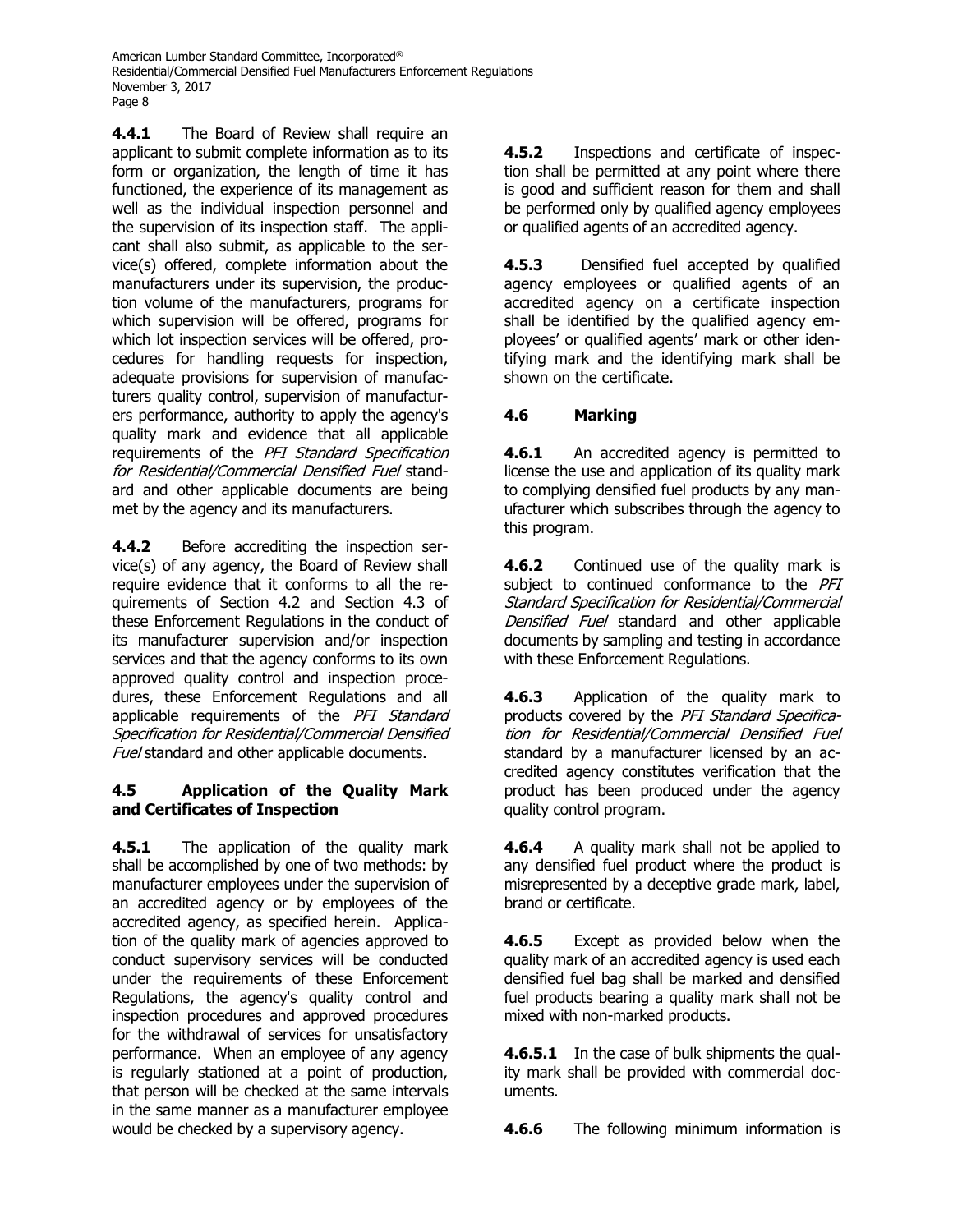required to be on a quality mark whether stamped, labeled or branded:

- **Registration number**
- Densified fuel grade
- Grade Requirements as outlined in Section 8 of PFI Residential/Commercial Densified Fuel QA/QC Handbook
- Manufacturer's Guaranteed Analysis
- The identifying symbol or logo of the accredited agency and the Pellet Fuels Institute Standards Program

**4.6.7** Quality marks of accredited agencies shall be uniform in providing the required information and shall be legible when placed on a densified fuel product.

**4.6.8** A representative facsimile of an agency's quality mark shall be on file with the Board of Review.

**4.6.9** It is the policy of the Committee that densified fuel manufacturer quality marks, grade marks, grade stamps, labels, brands, certificates or other product description shall not be confusingly or deceptively similar to the quality marks of any ALSC accredited agency, including, but not limited to, reference to the PFI Standard Specification for Residential/Commercial Densified Fuel standard or other applicable documents directly or indirectly.

**4.6.10** It is the policy of the Committee that densified fuel manufacturer quality marks, grade marks, grade stamps, labels, brands, certificates or other product description shall not misrepresent densified fuel products, including, but not limited to, reference to the PFI Standard Specification for Residential/Commercial Densified Fuel standard or other applicable documents directly or indirectly.

**4.6.11** Each accredited agency shall be responsible for the control of its quality marks. Quality marks shall only be used at manufacturers or by personnel authorized by accredited agencies. Accredited agencies shall require a participating manufacturer to provide care and security of the agency quality marks. An accredited agency shall retain on file a facsimile of each quality mark issued, require worn out or discarded quality marks to be destroyed, and require missing or stolen quality marks be reported to the agency. The agency shall report missing, stolen, or misuse of its quality marks to the Board as soon as the agency is aware of such.

**4.6.11.1** Except by prior written arrangement with the agency, the quality marks issued by an agency to a specific manufacturer location are to be used only at that location.

**4.6.12** To obliterate means to render the approved quality mark unreadable or clearly inapplicable. Examples of obliteration of the approved mark or stamp include, but are not limited to removal by over-stamping with opaque indelible ink or paint applied in a solid block, multiple 'x' stamp or other means of over-marking. Marking through the approved quality mark with a semitransparent ink, paint, or crayon which allows full, though possible reduced visibility of the approved quality mark does not constitute obliteration.

#### **4.7 Warnings, Suspensions and Withdrawals**

**4.7.1** Accredited agencies shall withdraw quality marks from any manufacturer utilizing their services when an inspection or a series of inspections reveal serious non-conformances. An agency will immediately notify the Manager of the Board of Review by letter when it warns, suspends or withdraws the quality marking services at any manufacturer for cause, supplying all pertinent details. Upon receipt of such notice, the Manager of the Board of Review shall immediately notify by letter all other accredited agencies extending services in the area. No other agency shall extend supervisory service or any other quality marking services to the manufacturer for a period of 180 days in the case of a suspension or withdrawal notice, or 60 days in the case of a warning notice, after the date of the letter of the agency's notification, unless the manufacturer has been reinstated by the agency which warned, suspended or withdrew its service, when the services of the other agency result in evading the warning, suspension or withdrawal. The agency may reinstate quality marking supervisory services only after the manufacturer involved demonstrates the ability and willingness to maintain the applicable requirements of the agency's quality control and inspection procedures, these Enforcement Regulations and the PFI Standard Specification for Residential/Commercial Densified Fuel standard and other applicable documents.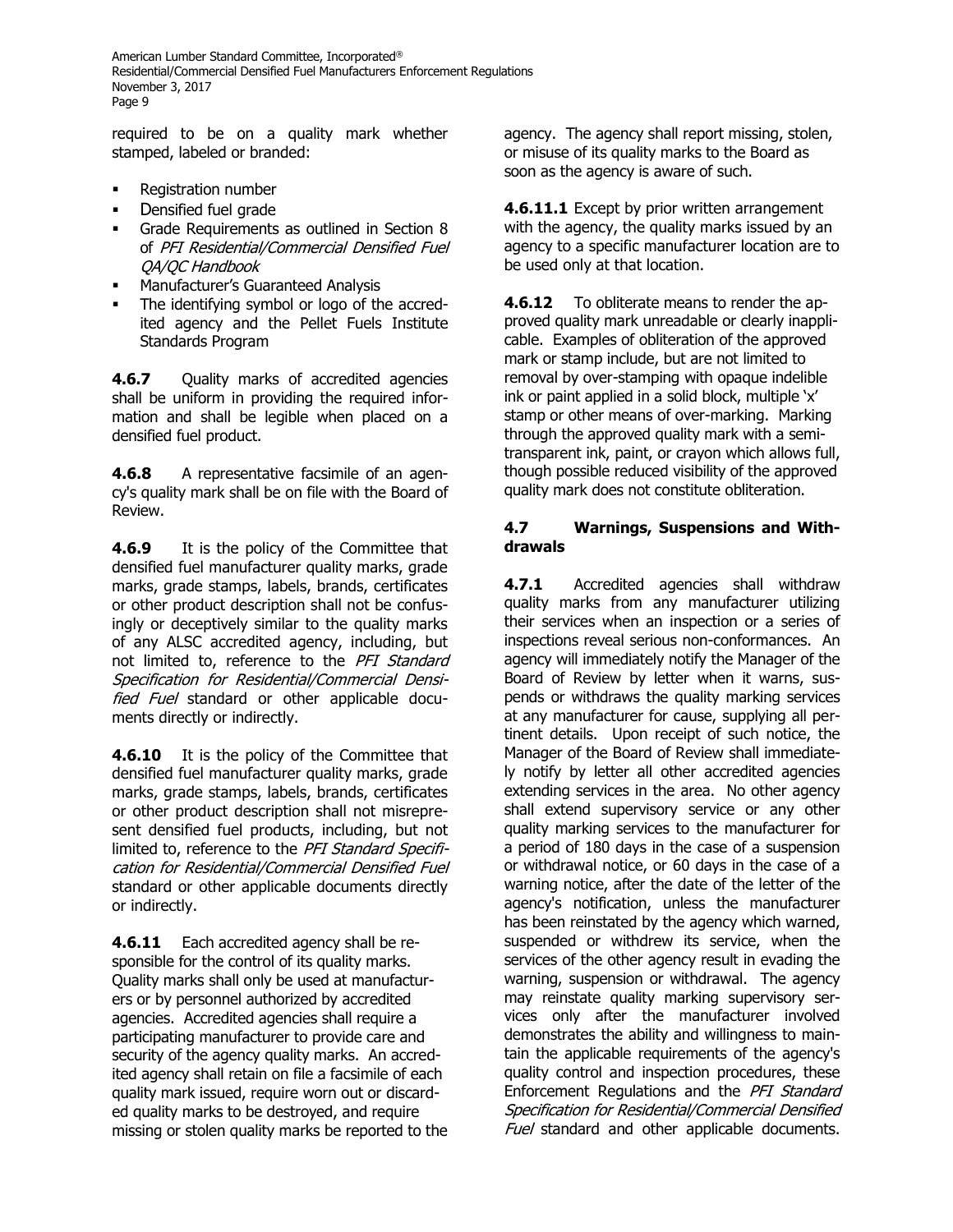The agency shall file a complete report with the Board of Review outlining all corrective steps taken.

# **4.8 Reinspection**

**4.8.1** Reinspection by agencies accredited by the Board of Review shall be available to both buyer and seller upon request for the purpose of determining compliance with purchase specifications and effecting settlement of complaints and invoices.

**4.8.2** Reinspection shall be performed in accordance with the reinspection provisions as outlined in Section 6.12 of the PFI Residential/Commercial Densified Fuel QA/QC Handbook.

**4.8.3** The expense of reinspection shall be borne in accordance with the provisions of the quality control and inspection procedures of the applicable agency, but the person calling for the reinspection shall be responsible to the agency for the costs thereof.

# **4.9 Agency Reports**

The Board of Review shall require reports to be rendered at such times it determines necessary. The reports shall include, among other things, information as follows:

**4.9.1** The number of lot inspections performed during a particular period and the volume of densified fuel involved.

**4.9.2** Reinspection of densified fuel products originally graded by the agency or marked with an agency's quality mark during a particular period with details on each, including the name of the original inspector and the date of the original inspection if certification is involved, the point of origin, name and location of the consignee, date of reinspection, item(s) and quantities involved and results of the reinspection.

**4.9.3** A summary report on the agency's own manufacturer inspections and analytical results during a given time which generally shall coincide with the random sample survey conducted by the Board of Review.

## **4.10 Record Retention**

**4.10.1** As a condition for accreditation, an agency shall maintain for a period of at least 2 years records of all inspections made. These records shall be available for examination by a representative of the Board of Review at any time during normal working hours. Any employee of any agency whose principal job is inspecting any manufacturer's product shall be supervised by the agency and reports of the supervision kept in the agency's files for a period of two years.

## **4.11 Field Examination**

**4.11.1** Each agency shall agree to permit the staff representatives of the Board of Review to examine any densified fuel product certified and/or quality marked by the agency or under the agency's supervisory service at the manufacturer or destination points, for the purpose of checking the performance of the agency, its inspectors and the general reliability of its service.

**4.11.2** Board of Review staff personnel shall have the right to examine unmarked material at plants and at destination points.

**4.11.3** The agency shall agree that if any densified fuel product which it has certified or quality marked or is produced under its supervisory service whether quality marked or not, is found to be deficient, the agency shall cooperate fully in taking such steps as shall be necessary to eliminate the risk of recurrence of such deficiencies by the same inspector or plant. Each agency shall also agree that serious deficiencies, when found, shall require complete reinspection of the shipment or lot.

# **4.12 Random Sample Survey**

**4.12.1** The staff representatives of the Board of Review shall conduct on a random sampling basis, check inspections on densified fuel produced by each accredited agency's manufacturers. The manufacturers included in each survey shall be selected at random and shall be of sufficient number to be deemed representative of the total quantity of densified fuel produced under an accredited agency's authority. The results of the random sample survey shall be used by the Board of Review as one measure of determining the continuing competency and reliability of an accredited agency.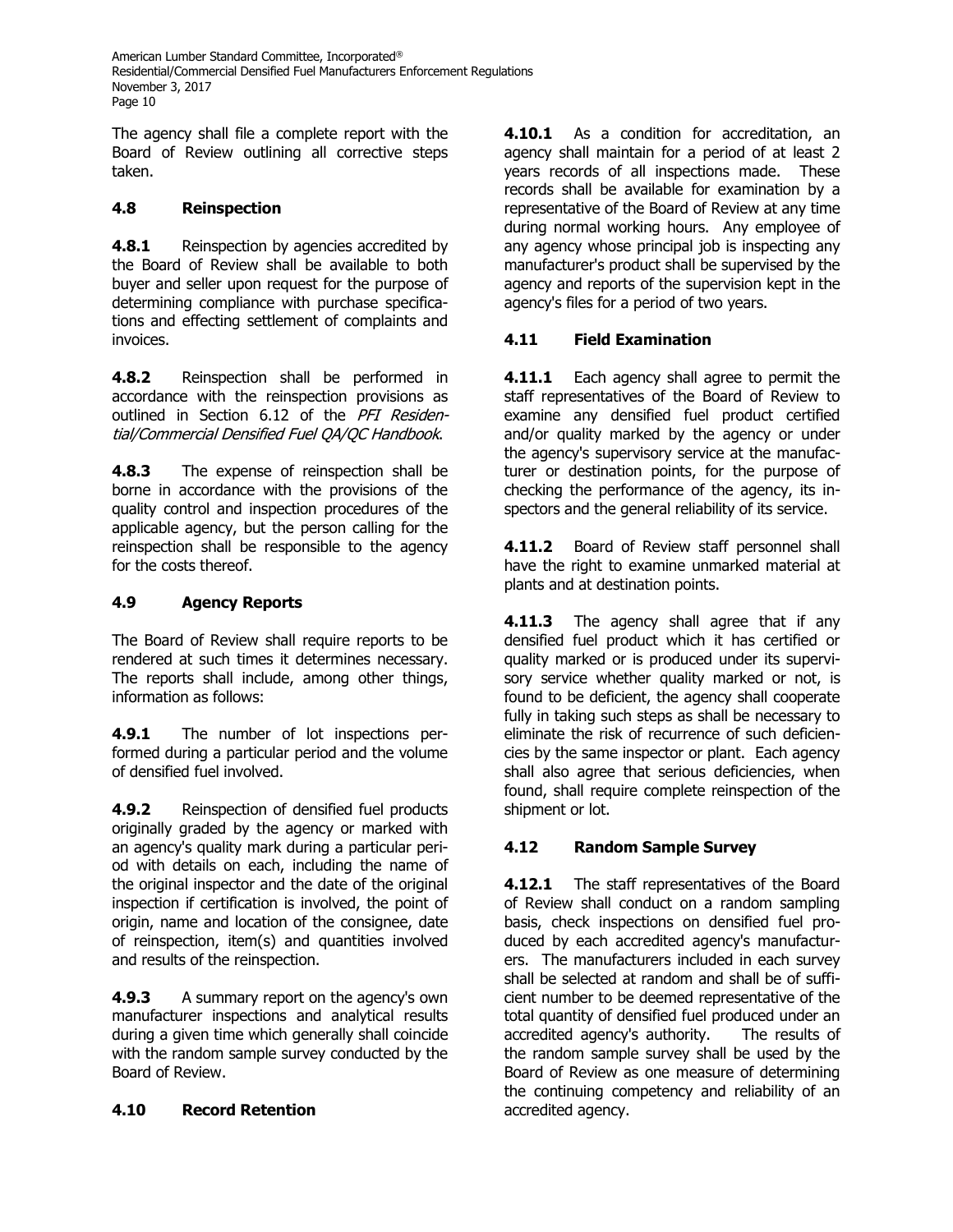# **4.13 Agency Follow-up**

## **4.13.1** Unsatisfactory Reports

On each occasion when a field report by a Board of Review inspector reveals a serious infraction, the Board of Review or its staff shall promptly notify the agency of the infraction, send the agency a copy of the inspector's report, and request the agency to take corrective action with the manufacturer or agency employee involved to prevent a recurrence of the infraction. The agency shall reply stating in detail the corrective actions taken, and shall continue to make such reports until such time as it is satisfied that a recurrence of the infraction is unlikely and it notifies the Board of Review that it is satisfied. Appropriate documentation shall accompany all reports.

The Board of Review shall periodically evaluate the effectiveness of an agency's follow-up. The Board of Review shall to the extent possible confirm that the agency did in fact take all action as reported to the Board of Review.

The Board of Review shall maintain records of the agency's follow-up performance. These records shall be used by the Board of Review as one measure of the continuing competence and reliability of an agency.

**4.13.2** Board of Review Requested Reinspection

(a) Destination: Upon finding that a given shipment of densified fuel that is quality marked and/or certified appears to contain serious infractions, the Board of Review inspector without divulging detailed information to the customer shall request the material be held for reinspection. The inspector shall immediately notify his office with full details of the infraction. The office of the Board of Review shall immediately notify the agency whose quality mark appears on the material and the agency in turn shall immediately advise the customer holding the material that a prompt reinspection is to be made by the agency at no cost to the customer provided the customer agrees to hold the stock and furnish labor if necessary (for which he shall be reimbursed by the agency) and further agrees to assess no holding charges for the densified fuel held for reinspection.

The agency shall furnish results of the reinspection to all parties of the transaction. Costs of such reinspection shall be funded by the ALSC except when the densified fuel is found to be non-conforming according to the reinspection provisions shown in Section 4.8 of these Enforcement Regulations, the shipping manufacturer shall be responsible to the agency for the cost of the reinspection.

(b) Origin: Upon finding quality marked and/or certified material at the point of origin which contains serious infractions, the Board of Review inspector shall request the manufacturer to hold the material for review by the agency and notify his office immediately of the infraction giving full details. The office of the Board of Review shall immediately notify the agency whose quality mark appears on the material. The agency shall immediately notify the manufacturer management and confirm that the material is to be held for review by the agency. The agency shall review the material being held and determine the appropriate action and shall promptly report the actions taken to the Board of Review. Any manufacturer failing to hold such material shall be subject to having the use of its quality marking devices suspended immediately.

**4.13.3** If the agency disagrees with the ALSC field representative's finding as to the labeling of the densified fuel product, the agency shall notify the ALSC office and give the ALSC an opportunity to review the densified fuel product with an agency representative if necessary. If this procedure is not followed, the ALSC report stands.

## **4.14 Board of Review Destination Inspections**

**4.14.1** The results of destination inspections may be used by the Board of Review as one means of determining the agency's performance.

## **4.15 Board of Review Enforcement Actions**

**4.15.1** Probation, Suspension or Revocation of Agency Accreditation: The Board of Review shall judge the continued competency, reliability, adequacy and integrity of accredited agencies under these Enforcement Regulations. The Board of Review, after reviewing the competency, adequa-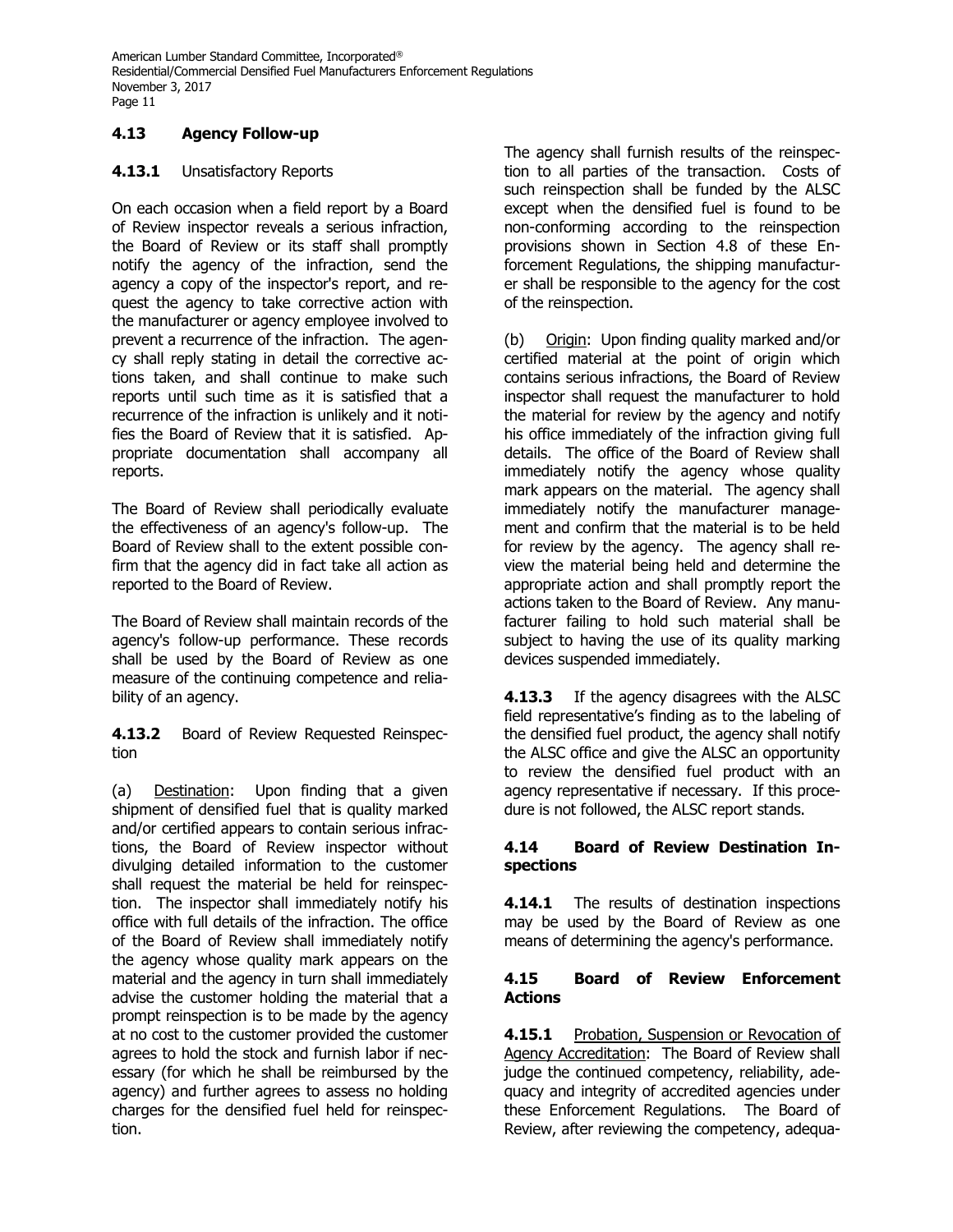cy, integrity and performance of an agency, shall take any of the following actions as in the judgment of the Board of Review is necessary to maintain the integrity of this program.

- (a) Take no action.
- (b) Place an agency on probation.
- (c) Suspend the approval of an agency.
- (d) Revoke the approval of an agency.

In arriving at its decision to take any of the above actions, the Board of Review shall consider any information at its disposal, including, but not necessarily limited to, the information contained in agency reports to the Board, results of the random sample survey inspection, destination inspections and follow-up performance of an agency in specific instances. Actions of probation, suspension or revocation by the Board of Review shall be made public.

**4.15.2** Board of Review Procedures: Before any agency is placed on probation or its accreditation is suspended or revoked by the Board of Review, the Board shall notify the agency that enforcement actions against the agency may be taken by the Board and the agency shall be afforded opportunity to appear before the Board in person and by counsel in connection with such pending action by the Board. A Board of Review action placing an agency on probation, suspending or revoking the accreditation of an agency shall be taken on the basis of evidence introduced on the record in a hearing held by the Board with opportunity on the part of the agency concerned to examine the evidence of record and to cross examine witnesses testifying before the Board and the opportunity on the part of the agency concerned to submit its own evidence in the hearing.

# **4.16 Lapse of Accreditation**

**4.16.1** If an accredited agency shall not have inspected any densified fuel product for a period of two years, the accreditation of that agency shall thereupon lapse and terminate, unless the agency shall establish grounds for continuance of its accreditation. Lapse and termination of accreditation shall not prejudice later application for accreditation.

## **5. FUNCTIONS OF THE BOARD OF REVIEW**

## **5.1 Inspection Visits**

Inspections shall be performed by the field staff of the Board of Review for the purpose of monitoring agency performance. Four types shall be made. They are as follows:

- (a) Random Sample Survey Inspections
- (b) General Inspections
- (c) Destination Inspections
- (d) Recall Inspections

The purpose for each type of inspection is:

**5.1.1** Random Sample Survey: Inspections shall be made at a specific number of an agency's manufacturers chosen at random. The number of manufacturers chosen for inspection from each agency shall be determined by the number of manufacturers an agency supervises. Samples from randomly selected commodities shall be obtained at each manufacturer and the number of samples taken at any manufacturer included in a survey shall be dependent on the manufacturer's annual production.

**5.1.2** General Inspections: Inspections shall be made at manufacturers on a general basis. Samples taken at these inspections shall be from any material present at the manufacturer at the time of inspection.

**5.1.3** Destination Inspections: Destination inspections shall be made in chosen market areas.

**5.1.4** Recall Inspections: Where serious deficiencies are found at a manufacturer during a random sample survey inspection, at a destination inspection, or a general inspection, recall inspections shall be made to determine that the deficiencies have been corrected.

# **5.2 Testing**

**5.2.1** Each inspection shall ensure that densified fuel production facilities are manufacturing fuel in accordance with PFI Residential/Commercial Densified Fuel QA/QC Handbook.

**5.2.2** When material bearing an agency's quality mark is found to be non-conforming during any Board of Review inspection, the agency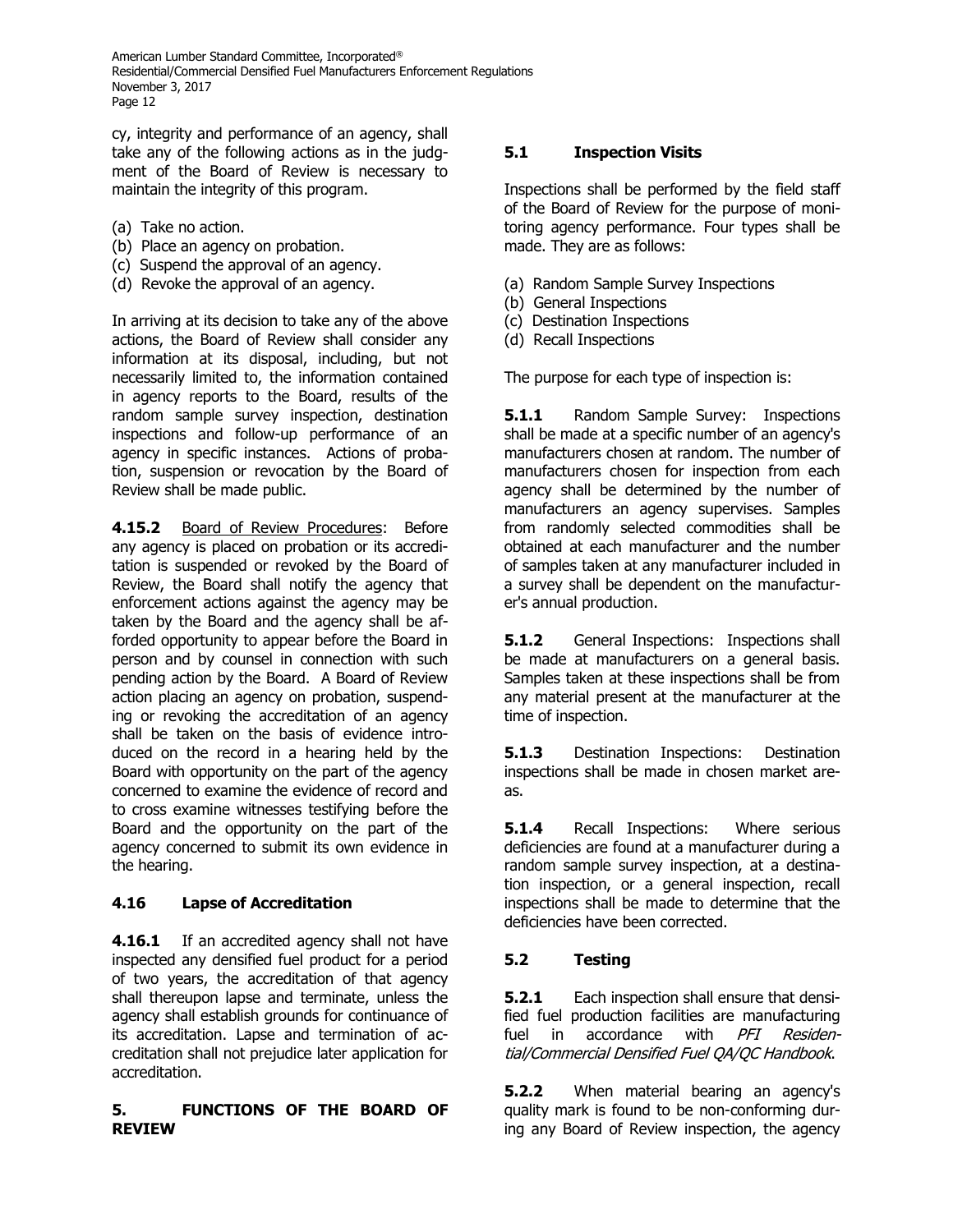shall be notified immediately. It shall be the obligation of the agency to take immediate corrective actions and report such actions to the Board of Review.

# **5.3 Record Review**

The records of each accredited agency shall be checked at least annually by staff personnel of the Board of Review.

The following groups of records shall be among those checked:

**5.3.1** Records pertaining to agency supervision of its own inspection staff, including records of initial inspector training and continuing inspector training, records of the correction of deficiencies in individual inspectors, records showing specific qualifications of individual inspectors and records showing assignments of individual inspectors.

**5.3.2** Records pertaining to manufacturer inspections including results of samples taken during manufacturer inspections. Records of procedures for application of the quality mark. Records of frequency of manufacturer inspections.

**5.3.3** Records pertaining to the correction of deficiencies, found by agency inspection at manufacturers and destination sites and their satisfactory correction and records of reinspection generated by customer complaint and the settlement of claims.

**5.3.4** Records pertaining to enforcement, including records of manufacturer qualification, of warnings issued, suspensions, and revocations.

# **5.4 Findings**

**5.4.1 Records**--The result of the Board of Review's staff review of the agency's records shall be reported to the Board of Review. The Board of Review shall use this information and all other information available to the Board in its evaluation of an agency's adequacy, competency and reliability.

# **5.5 Board of Review**

**5.5.1** The Board of Review shall judge the

performance, efficiency, reliability, and integrity of agencies based on reports of the Board of Review's staff using the procedures in Section 4 and all other information available to it.

## **5.6 Quality Control Laboratory Accreditation**

**5.6.1** The Board of Review shall accredit agency quality control laboratories or quality control laboratories under contract to an agency using procedures in Section 6.

# **6. LABORATORY ACCREDITATION**

## **6.1 General Information**

**6.1.1** The purpose of this section is to set forth procedures for the Board of Review accreditation of laboratories that provide service to inspection agencies under this program.

**6.1.2** Laboratory accreditation is a voluntary system for accrediting a laboratory's competence to perform specific tests. Competence is defined as the ability of a laboratory to meet the program conditions and to conform to the criteria.

**6.1.3** The Board of Review or its representative shall have the right to visit the laboratory, unannounced, during the normal working hours for the purpose of inspecting the laboratory and its record.

## **6.2 Definitions--See Section 2.5**

## **6.3 General Conditions for Accreditation**

**6.3.1** To become accredited and maintain accreditation, a laboratory shall agree in writing to:

- Be assessed and evaluated initially and on a periodic basis;
- Participate in proficiency testing as required.
- Be capable of performing the tests for which it is accredited according to the latest version of the PFI Standard Specification for Residential/Commercial Densified Fuel standard test methods and any other referenced methods, as applicable;
- **.** Limit the representation of the scope of its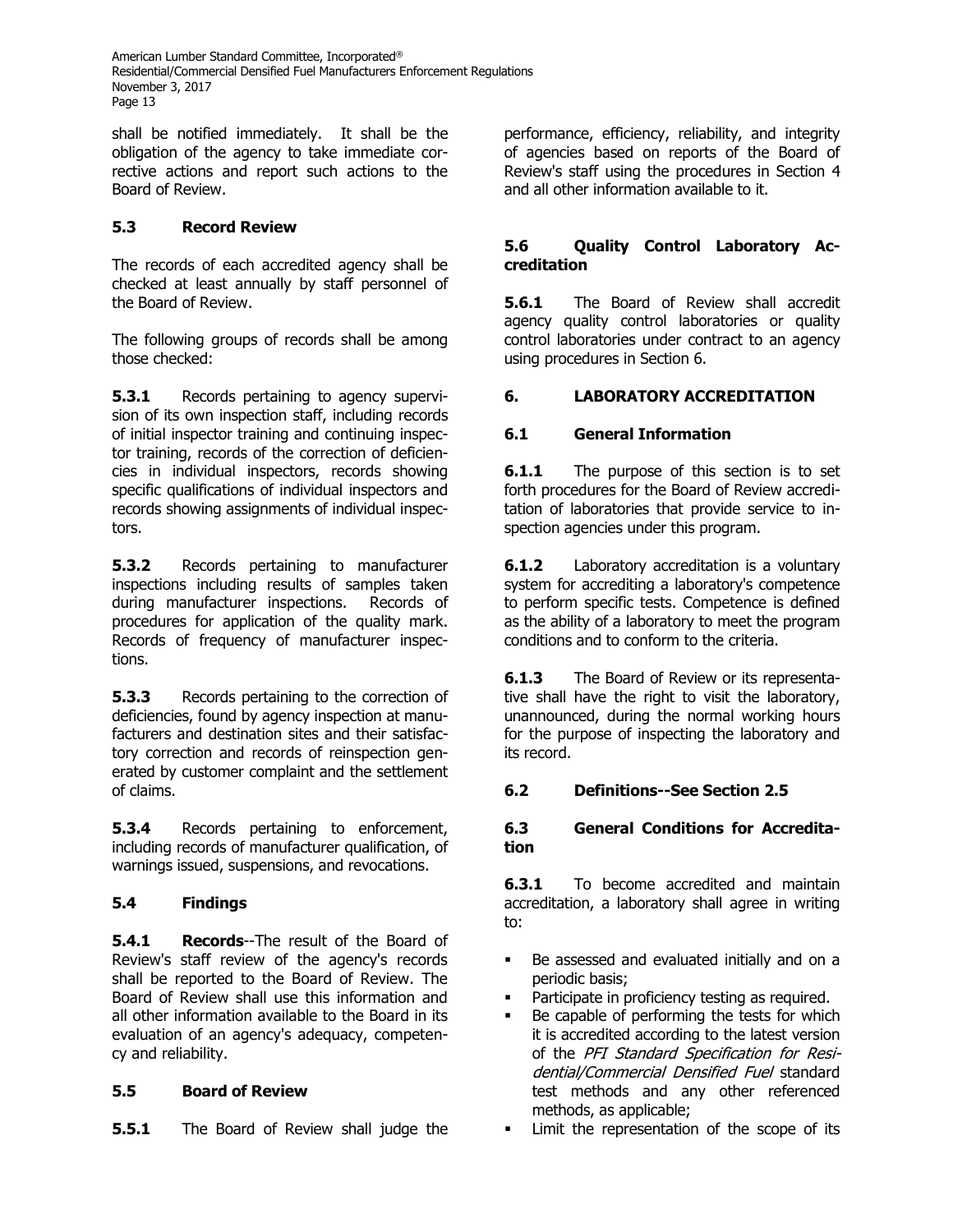accreditation to only those tests for which accreditation is granted;

- Maintain records of all analysis for a minimum of two (2) years;
- Render all test reports objectively and without bias;
- Report to the Board of Review thirty (30) days prior to any major changes involving the location, ownership, management structure, or facilities of the laboratory; and
- Return to the Board of Review the document of accreditation for possible revision or other action, should it become unable for any reason to conform to any of these conditions.

## **6.4 Specific Criteria for Accreditation**

**6.4.1** The laboratory shall operate under an internal procedure appropriate to the volume of work performed.

**6.4.2** The laboratory procedures shall be documented in a quality manual or equivalent (e.g., operations notebook), which is available for use by laboratory staff. A person(s) shall be identified as having the responsibility for maintaining the quality manual.

**6.4.3** The quality manual shall include, as appropriate:

- Laboratory procedures for each approved test method.
- Sample control procedures including a system for sample identification.
- Instrument calibration records.
- Specific procedures for each accredited test including use of reference standards and control charts, interlaboratory testing procedures, and procedures for retesting where necessary.
- Procedures for corrective actions for suspected test discrepancies.
- Quality management responsibilities for each procedure in the laboratory.
- Detailed training procedures for new or reassigned employees.
- Procedures for dealing with disputed tests.

**6.4.4** The laboratory shall periodically review its internal procedures by or on behalf of management to ensure its continued effectiveness. These reviews shall be recorded with details of any corrective action taken.

# **6.5 Staff**

**6.5.1** The laboratory shall be staffed by knowledgeable and competent analysts for each of the approved analyses.

**6.5.2** The laboratory shall have a technical manager (or similar title) that has overall responsibility for the technical operations of the laboratory.

**6.5.3** The laboratory shall have one or more signatories to sign test reports. Approved signatories shall be competent to make a critical evaluation of test results; and shall occupy positions within the laboratory's organization which make them responsible for the adequacy of test results.

## **6.6 Facilities and Equipment**

**6.6.1** The laboratory shall be furnished with all items of equipment and facilities for the correct performance of the tests and measurements for which accreditation is granted.

**6.6.2** All equipment shall be properly maintained to ensure protection from corrosion and other causes of deterioration. Instructions for a proper maintenance procedure for those items of equipment which require periodic maintenance shall be available. Any item of equipment or component thereof which has been subjected to overloading or mishandling, gives suspect results, or has been shown by calibration or otherwise to be defective, shall be taken out of service and clearly labeled until it has been repaired. When placed back in service, this equipment shall be shown by test or calibration to be performing satisfactorily.

**6.6.3** Records of each analytical instrument shall be maintained. Each record shall include:

- **•** The name of the analytical instrument.
- The manufacturers' name and type, identification, and serial number.
- **•** Date received and date placed in service.
- Current location, when appropriate.
- Details of maintenance.
- Date of last calibration, next calibration due date, and calibration report reference.

## **6.7 Calibration**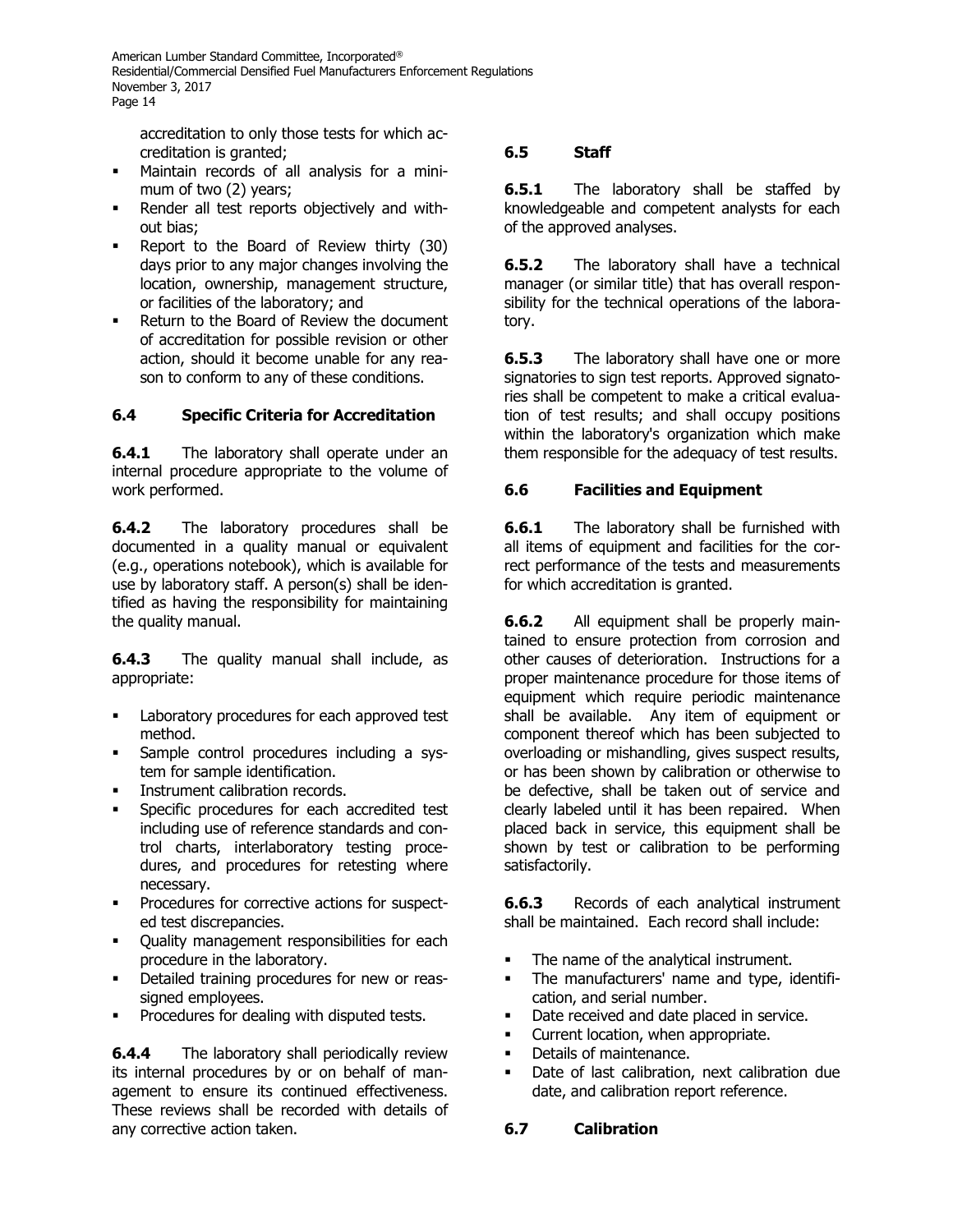**6.7.1** All new test and measuring equipment shall be calibrated according to the manufacturer's recommendations before putting it into service.

**6.7.2** Maintain records of all calibrations and recalibrations.

**6.7.3** Document the source of all calibration and reference standards. When the use of standards is not applicable, the laboratory shall provide satisfactory evidence of the accuracy or reliability of test results (e.g., by participation in a suitable program of interlaboratory comparison).

# **6.8 Test Methods and Procedures**

**6.8.1** The laboratory shall perform all tests in accordance with approved PFI Standard Specification for Residential/Commercial Densified Fuel standard procedures.

**6.8.2** The laboratory shall maintain a system of sample identification to ensure that there is no confusion regarding the identity of the samples and the results of the measurements made.

**6.8.3** Laboratories shall retain 5 pounds of all inspection samples in numerical order, for 3 months. If the analytical procedure employed results in the destruction of the sample, the sample shall be divided prior to analysis to permit compliance with this section. The samples may be retained in appropriate form and shall be made available to the Board of Review upon request.

## **6.9 Records**

**6.9.1** The laboratory shall maintain a record system which contains sufficient information to permit verification of any issued report.

**6.9.2** All laboratory records shall be signed and dated by the operator.

**6.9.3** The laboratory shall retain all original observations, calculations, derived data and calibration records for two (2) years unless a longer period is specified.

**6.9.4** These records shall be made available to the Board of Review on request.

## **6.10 Test Reports**

**6.10.1** The laboratory shall issue test reports of its work including all of the following information:

- Name and address of the laboratory;
- Name and address of the manufacturer;
- **•** If destination sample, name and address of the destination;
- **■** Identification of the test report by serial number or other appropriate means;
- **•** The date the sample was received;
- **■** Identification of standard and grade of densified fuel material being analyzed;
- **EXEC** Description of sample, such as diameter, length;
- Date code on the densified fuel sample;
- **•** Description of material;
- **·** Analytical results;
- Signature of an approved signatory; and
- Any remarks which are considered to be significant.

**6.10.2** The laboratory shall issue corrections or additions to a test report by a document suitably marked which meets the relevant requirements of Section 6.10.1.

## **6.11 Application Process**

**6.11.1** Any laboratory is permitted to submit an application for laboratory accreditation to the Board of Review.

**6.11.2** To become accredited, the laboratory shall complete an application for accreditation in one or more analytical procedures and include the following information:

- **•** Legal name and full address of laboratory;
- Ownership of the laboratory;
- Organization chart that is relevant to performing testing covered in the accreditation request;
- General description of the laboratory, including its facilities and scope of operation;
- Name and telephone number of the authorized representative of the laboratory;
- A specific list of equipment relevant to the analysis for which accreditation is being sought;
- Names, titles and qualifications of laboratory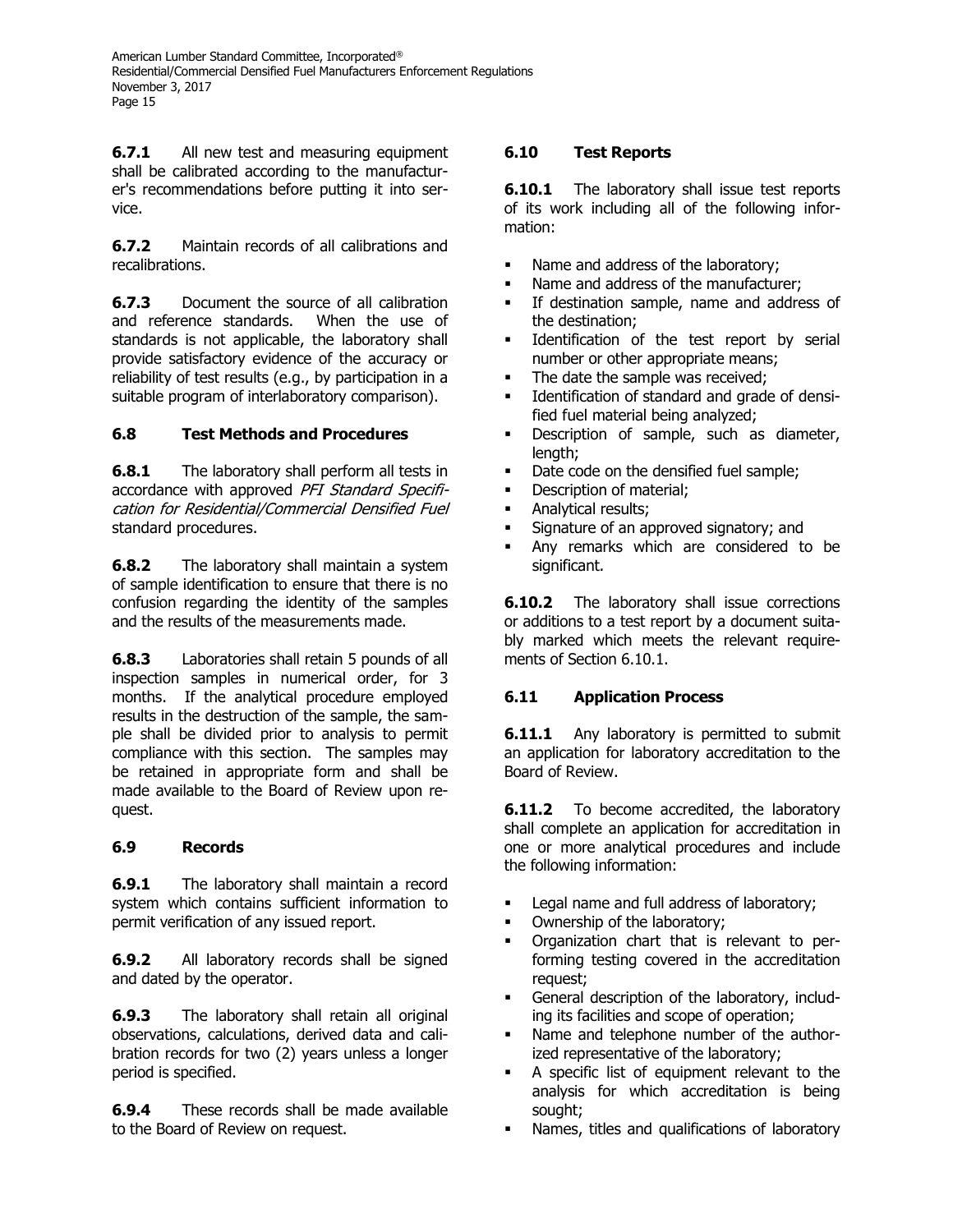staff; and

Other information as required.

**6.11.3** Upon receipt of a laboratory's application, the Board of Review shall:

- Acknowledge receipt of application.
- Request further information, if necessary.
- Specify the next step(s) in the accreditation process.

**6.11.4** Assessing and evaluating a laboratory:

Information used to evaluate a laboratory's compliance with the conditions for accreditation set out in Sections 6.3 - 6.10 and the technical requirements established for the review process shall include:

- A review and confirmation of information.
- On-site assessment of the laboratory.
- Laboratory responses to identified deficiencies, if any.
- Laboratory performance on proficiency tests.
- Any other procedure judged appropriate by the Board of Review.

**6.11.5** In evaluating a laboratory for accreditation and ongoing evaluation of an accredited laboratory, the Board of Review may utilize consultants, third parties or other entities, such expense to be borne by the applicant agency.

## **6.12 Granting Accreditation**

**6.12.1** The Board of Review, after its evaluation of a laboratory, shall grant or propose to deny accreditation of an applicant agency no later than ninety (90) days following the conclusion of the evaluation. If action is not taken within this time limit, the Board of Review shall notify the agency stating the reasons for the delay.

**6.12.2** If accreditation is granted, the Board of Review shall:

- Provide a document of accreditation to the agency; and
- Identify the scope and terms of the laboratory's accreditation.

#### **6.13 Denying or Revoking Accreditation**

**6.13.1** If the Board of Review proposes to deny or revoke accreditation of an agency or laboratory, it shall inform the agency or laboratory of the reasons for the proposed denial or revocation and the procedure for appealing such a decision.

**6.13.2** Upon receipt of a proposed denial or revocation, the agency shall have the option to request a hearing by the Board of Review. If a hearing is requested the Board shall have the option to stay the denial or revocation pending the outcome of the hearing.

**6.13.3** The proposed denial or revocation shall become final through the issuance of a written decision to the agency in the event that the laboratory does not correct the deficiency or the agency appeal the proposed denial or revocation.

**6.13.4** An agency whose laboratory accreditation has been denied, revoked or terminated, or which has withdrawn its application before being accredited, may reapply and be accredited if the agency and the laboratory complete the assessment and evaluation process and meet the conditions and criteria for accreditation as set forth in Sections 6.3 - 6.10.

## **7.0 INTERPRETATIONS**

**7.1** Staff Interpretations.

The purpose of interpretations is to promote consistency in the application and understanding of the provisions of this document. Interpretations are occasionally needed to add further clarification to the requirements of these regulations. An interpretation of the American Lumber Standard Committee, Incorporated® (ALSC) Board of Review Enforcement Regulations may be obtained through the submission of a written request to the President.

(a) The written request shall identify the specific section of the Enforcement Regulations involved and shall set forth the facts and arguments supporting the request.

(b) The interpretation shall be made by the President or his designated staff person in writing.

(c) The interpretation of the President shall be distributed to all participants in the ALSC Program.

(d) In the absence of any request pursuant to